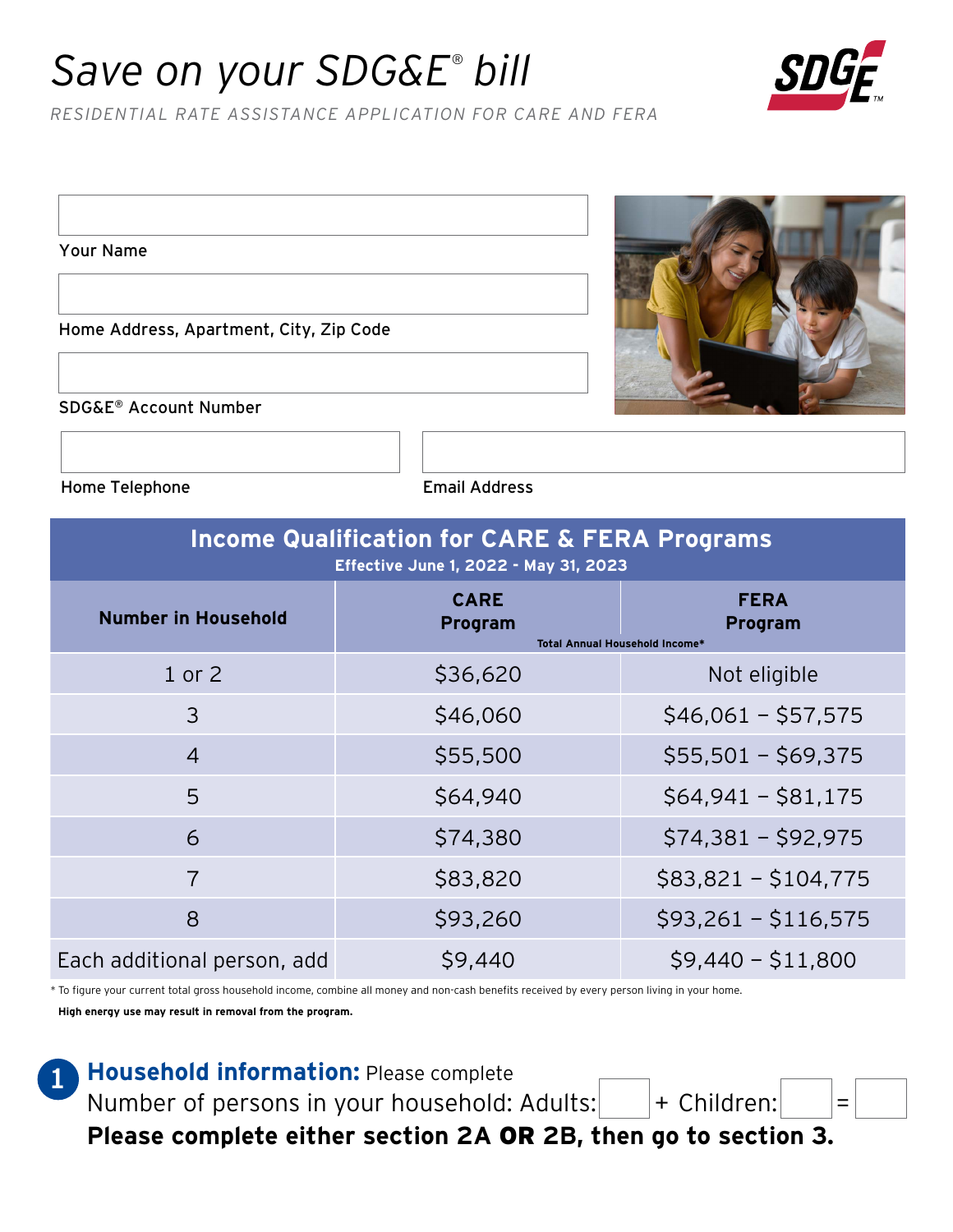#### **2A Public assistance programs:** (For CARE Program Only)

If you or someone in your household receives benefits from any of the following public assistance programs check all that apply. Fill out section 2A or 2B. You do not need to complete both sections.

- $\Box$  Bureau of Indian Affairs General Assistance
- $\Box$  CalFresh/Supplemental Nutrition Assistance Program (SNAP)
- $\Box$  CalWORKs/Temporary Assistance for Needy Families (TANF)
- $\Box$  Low-income Home Energy Assistance Program (LIHEAP)
- $\Box$  Medicaid/Medi-Cal for Families A & B
- □ National School Lunch Program (NSLP)
- $\Box$  Supplemental Security Income (SSI)
- $\Box$  Tribal TANF
- $\Box$  Women, Infants, and Children Program (WIC)
- $\Box$  Head Start Income Eligible (Tribal Only)

## **If you do not participate in any of the above programs, please complete Section 2B.**

# **2B Household income eligibility:** (For CARE or FERA Programs)

If your household does not participate in a public assistance program, please check all sources of household income for all members of the household and write the total income in the spaces provided.

## **You must check (**✔**) all sources of your household's income, including:**

| Wages and/or profits from self<br>employment | $\Box$ Disability or workers' compensation<br>payments |
|----------------------------------------------|--------------------------------------------------------|
| $\Box$ Rent or royalty income                | $\Box$ Unemployment benefits                           |
| Pensions                                     | $\Box$ Scholarships, grants or other aid for living    |
| $\Box$ Social Security                       | expenses                                               |
| $\Box$ SSP or SSDI                           | $\Box$ Interest/dividends from savings, stocks,        |
|                                              | bonds or retirement accounts                           |
|                                              | $\Box$ Spousal or child support                        |
|                                              | $\Box$ Insurance or legal settlements                  |
|                                              | $\Box$ Cash or other income                            |
| <b>Total annual household income:</b>        |                                                        |